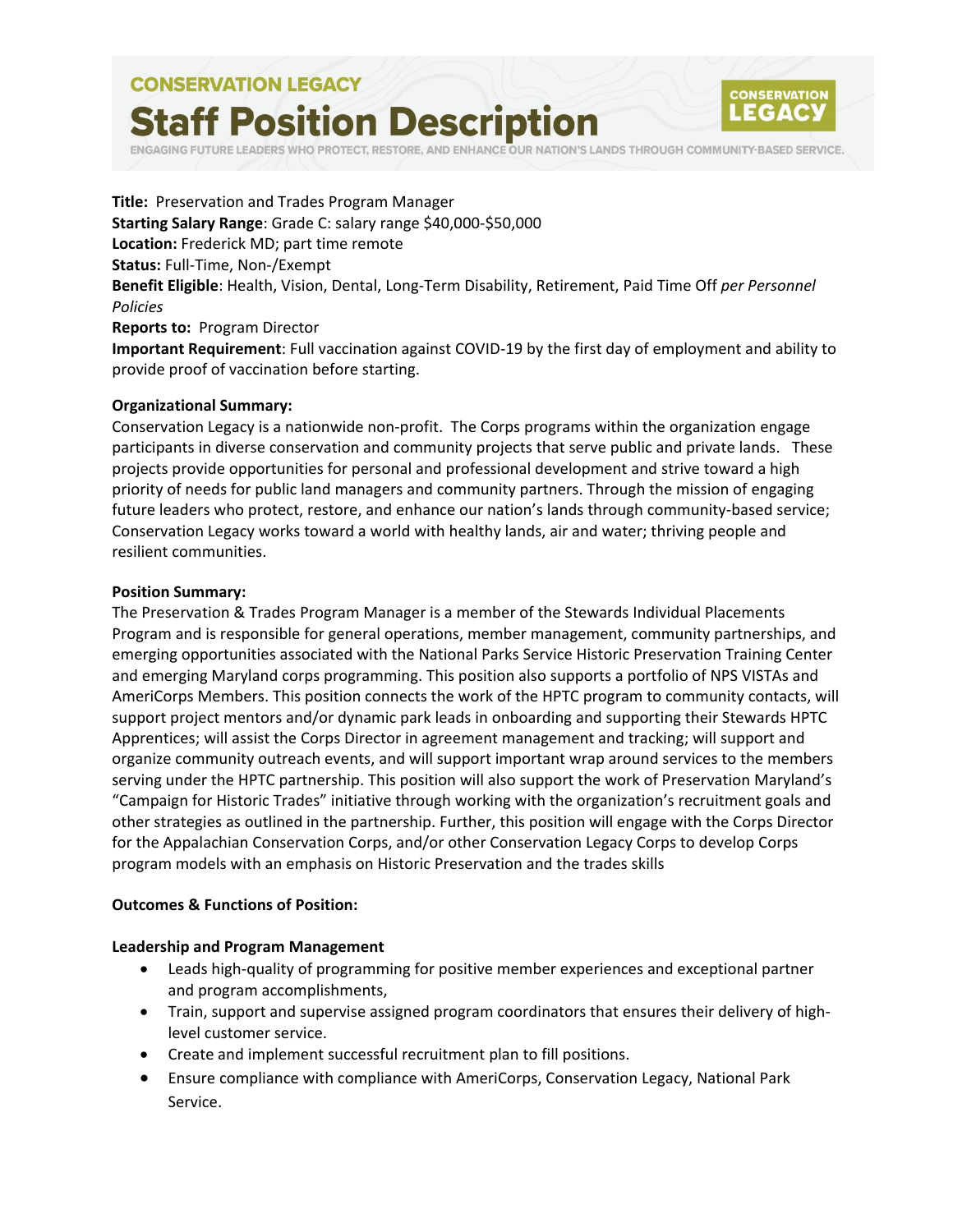• Develops workplan with Preservation Maryland for recruitment strategies and assists where needed.

# **Member and Site Support**

- Foster an environment of inclusion for all members through onboarding, member support, ongoing feedback, and training opportunities and exiting.
- Continue development of and ensure member engagement strategies are being utilized with all members.
- Engages in the Member training experience; developing and delivering support with PLC hiring authority, federal resume writing, arranges travel needs and manages reimbursements
- Provides contacts and support for housing in the Frederick area and other site locations as needed.
- Supports Program Director in reviewing agreements and site applications and position descriptions to ensure compliance and accuracy between agency partners and agreement scope of work.

# **Development and Community Engagement**

- Operate as a consistent spokesperson and promoter for preservation, trades, and corps programming, both internally and externally.
- Cultivates and manages emerging Maryland project partners and supporters.
- Supports the work of Preservation Maryland in establishing a Trades Corps model
- Support local and partner external communication objectives, including marketing, press, branding, and social media.
- Organize and/or attend community events in support of trades and preservation.

## **Organizational Advocacy**

- Successfully engages, leads and supports an inclusive work environment for those of underrepresented populations within the organization and the communities we serve.
- Leads and/or participates in organizational-wide teams, projects and initiatives that support the work of the Strategic Plans goals.
- Reports any potential complaints within the organization as identified in the Personnel Policy Manual.
- Assists or leads other responsibilities, as assigned.

**Other "Hats" You May Wear**: Customer Service, Relationship Development, Marketing, Administrative, Supervision or Mentorship to Others, Facilitator, Trainer, Facilities, Human Resources, Supervisor

## **Physical Requirements:**

*Conservation Legacy is committed to the full inclusion of all qualified individuals and will ensure that persons with disabilities are provided reasonable accommodations to perform essential job functions. Some positions may require periodic overnight travel, non-traditional work hours, ability to move across varied terrain, use program-specific tools and a range of technology on an infrequent or frequent basis. Exerting up to 25 pounds of force occasionally to lift, carry, push, pull, or otherwise move objects. Ability to safely drive an organizational vehicle may also be required for some positions. If you need assistance and/or a reasonable accommodation due to a disability during application or recruiting process, please send a request to the hiring manager.*

Updated: April/2022 A.EBadtke